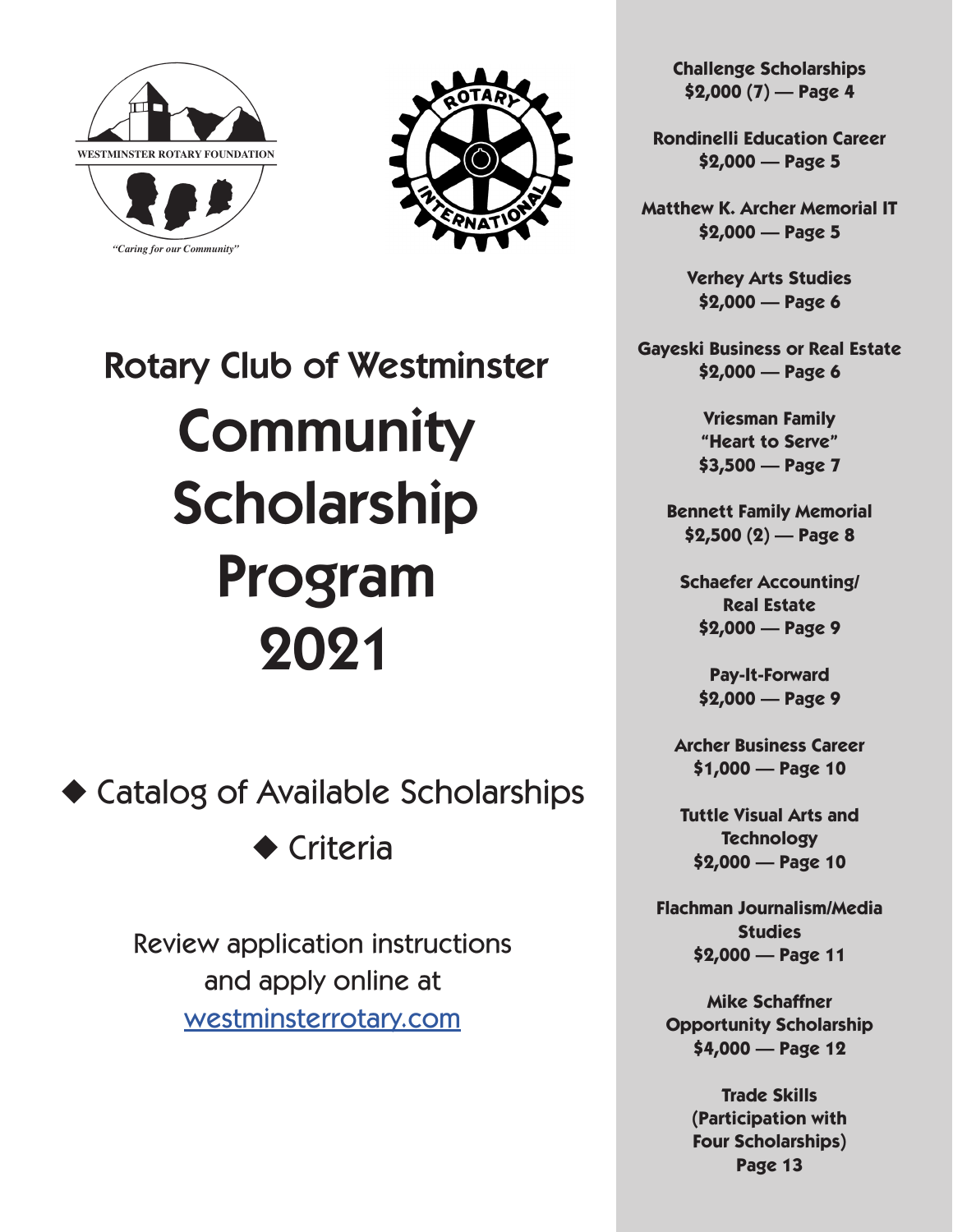#### ROTARY CLUB OF WESTMINSTER **COMMUNITY SCHOLARSHIP PROGRAM**

For more than 55 years the Rotary Club of Westminster has been raising funds to support programs which have touched and enriched the lives of residents in the north metro community. Launched in 1999, the Rotary Community Scholarship undertaking is one of the most comprehensive local programs in Colorado. Each spring, active Westminster Rotary committees interview and select students who will be awarded grants ranging from \$1,000 to \$4,000. Through its Westminster Rotary Foundation, in partnership with local area businesses and individuals, over \$1,000,000 in scholarships been distributed to more than 500 successful applicants.

**The Rotary Club of Westminster meets from noon until 1:30 p.m. on the first, second and fourth Thursday at Ciancio's Restaurant at The Greg Mastriona Golf Course at Hyland Hills, 96th and Sheridan.**

### **ELIGIBILITY**

Applicants must:

- Have graduated, or be eligible to graduate, from: Westminster High School, Mountain Range High School, Northglenn High School, Legacy Broomfield High School, Belleview Christian High School, Standley Lake High School, Holy Family High School, Jefferson Academy, Academy of Charter Schools, Thornton High School and/or be an established resident of the City of Westminster.
- Provide two letters of recommendation
- Submit COMPLETE scholarship application
- Interview with the selection committee at the appointed dates, time and location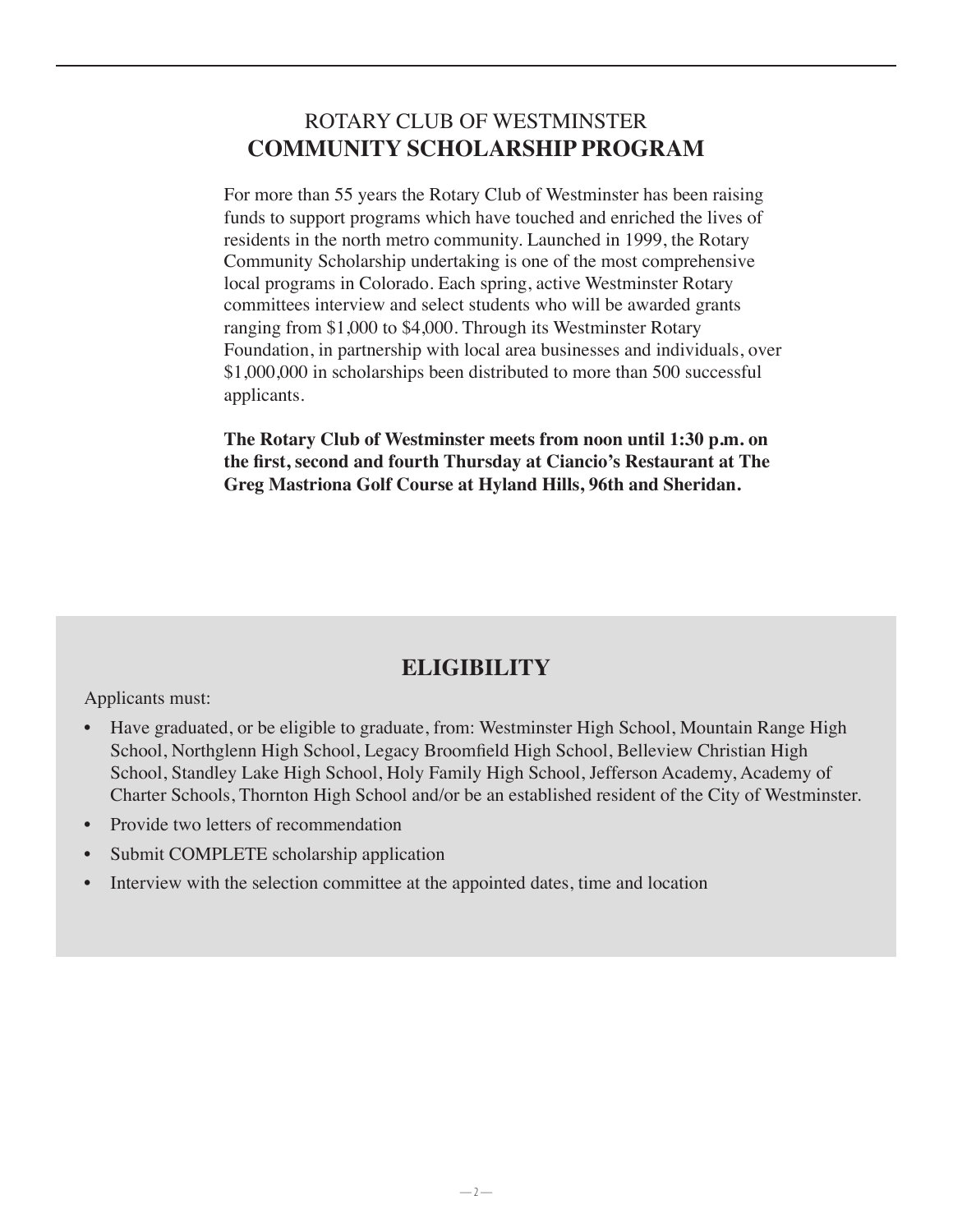### **APPLICATION INSTRUCTIONS**

Scholarships to be granted vary in focus and criteria. Therefore, it is important to read through this entire summary to determine which scholarship you may be most qualified to receive.

- **Deadline for scholarship applications** is Monday, February 8, 2021.
- Only **completed and timely submitted applications** will be considered.
- **Application is available** at [www.westminsterrotary.com/page/service-and-scholarships](https://www.westminsterrotary.com/page/service-and-scholarships)
- Letters of **recommendation must include telephone numbers** for followup.
- **High school transcripts must include the name and telephone number of your counselor or a school administrator for verification.**
- **Personal history essay** must be **type written**, should be between **500-600 words,** and should tell the reader something about who you are, where you have been, what you believe in, and where you are going with your education.

Questions should be directed to:

**WESTMINSTER ROTARY FOUNDATION SCHOLARSHIP SELECTION COMMITTEE** westminstercorotary@gmail.com

### **SELECTION PROCESS**

Applicants will be selected based upon:

- satisfactory references
- academic record
- demonstrated need
- examples of Rotary principles in his/her life
- 500-600 word personal history essay
- personal interview with members of the Scholarship Selection Committee

Successful applicants will be notified by the last week of April.

Successful recipients will be asked to provide a recent photo.

### **REPORTING REQUIREMENTS**

**It is the recipient's responsibility to complete, sign and submit the Scholarship Recipient Award Acceptance/Terms and Requirements form to the Rotary Foundation Treasurer in order to activate the scholarship.**

**Further, it is the recipient's obligation to provide first semester transcripts to the Scholarship Selection Committee to obtain second semester funding.**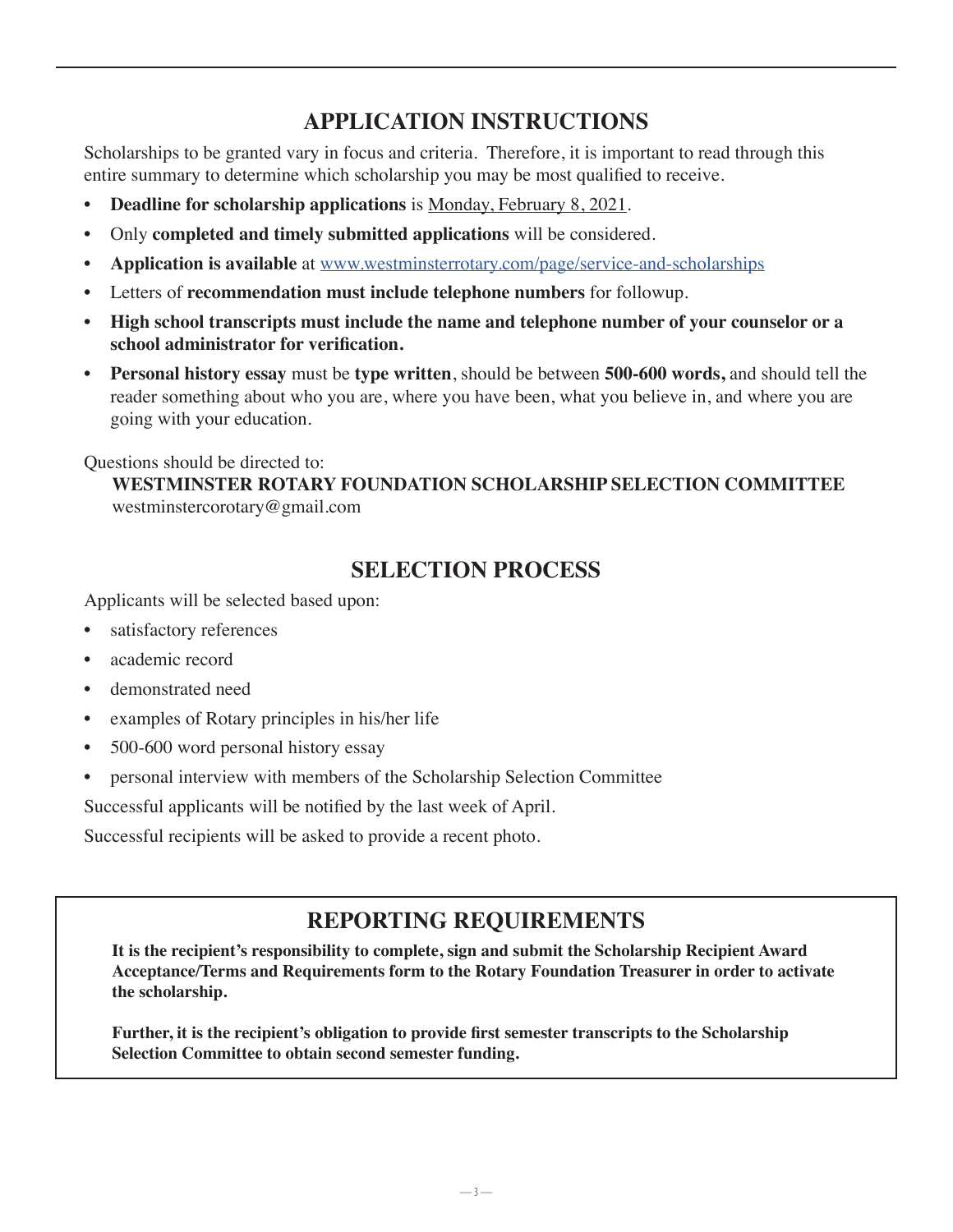### **CHALLENGE SCHOLARSHIPS**

#### Quantity  $-7$ Amount – \$2,000 PER YEAR (\$1,000 PER SEMESTER)

**Challenge scholarships are for any students seeking to further their high school education at any institution of higher learning, including: vocational – technical schools, community colleges, four-year colleges and universities. Motivation to succeed, merit, and need will be primary criteria. Past academic performance, although considered, will not be a primary consideration.** 

#### *Sarah Boller-Lock Challenge Scholarship*

This scholarship is named for a former member who continues to make financial contributions to our scholarship program. In recognition, Westminster Rotary names one of the above Challenge scholarships in her behalf.

Successful recipients must be full time students at a post-high school institution and maintain a 2.5 grade point average to obtain second semester funding.

#### *Second Year College Scholarship*

Second year funding is available for one previous recipient of a Challenge Scholarship who has:

- successfully completed one year of higher learning (vocational/technical school, community college, four-year college or university) and maintained
- provided at least three hours volunteer time with a Rotary Club and provided a letter of confirmation from that club's president
- maintained a 2.5 grade point average
- fulfilled all reporting requirements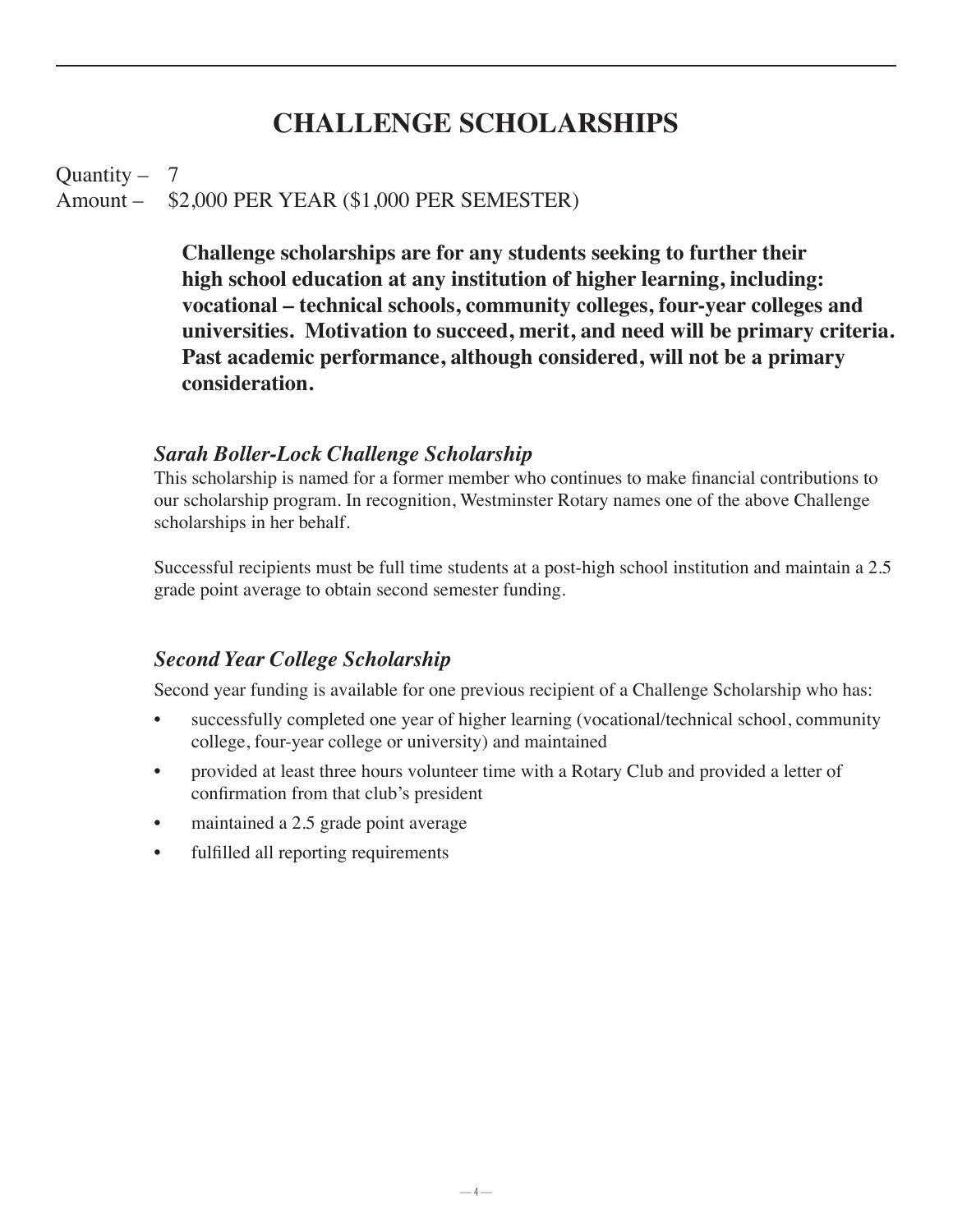# **RONDINELLI EDUCATION CAREER SCHOLARSHIP**

### Amount – \$2,000 PER YEAR (\$1,000 PER SEMESTER)

**This one-year scholarship to be awarded to a student of** *Westminster High School,* **who will enroll in an accredited college or university to become a future teacher.**

Successful recipient of the Education Career Scholarship must be a full time student at a post-high school institution and maintain a 3.0 grade point average to obtain second semester funding.

◆ *This scholarship is funded through the generosity of the Rondinelli family to honor the memory of Carl Rondinelli.*

*Carl Rondinelli spent a lifetime in public education, starting as a teacher in Adams County School District 50 in 1949. He later served as principal of Westminster High School for many years, before becoming the district's Director of Finance. Upon retirement, he culminated his distinguished educational career as a member of the District 50 Board of Education from 1985-95.*

# **MATTHEW K. ARCHER MEMORIAL IT SCHOLARSHIP**

Amount – \$2000 per year (\$1000 per semester)

#### **This one-year scholarship will be awarded to a graduating high school senior seeking an IT degree at an accredited two-year or four-year institution.**

Successful recipient of the Information Technology scholarship must be a full-time student as noted above and maintain a 3.0 grade point average in order to receive second semester funding.

◆ *This scholarship is funded thanks to the generosity of Susan and Mike Archer, M.D. It is in memory of their son Matt, who earned a Master Degree in Business Administration and Master Degree In Business Analytics and began his IT career in Denver.*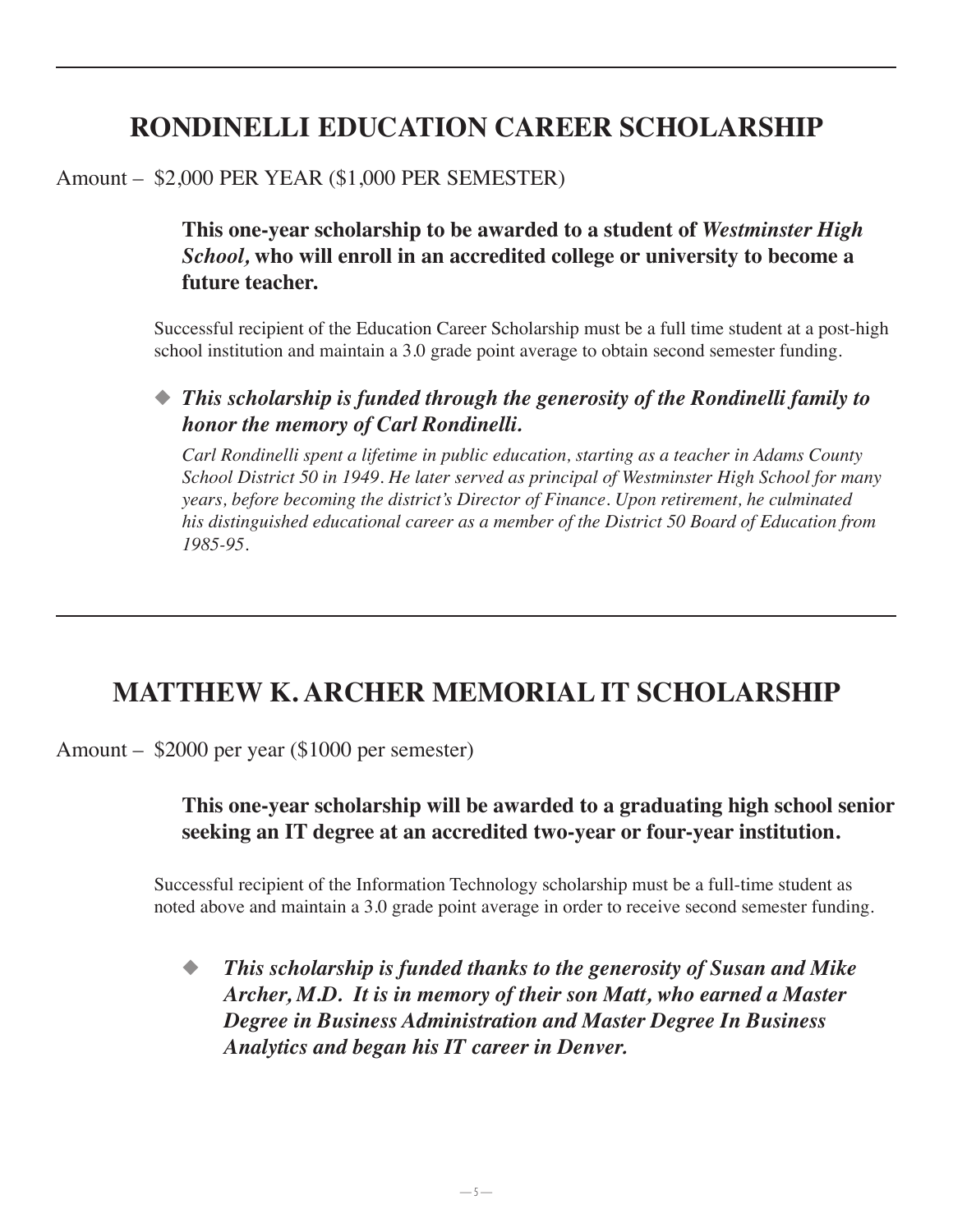# **VERHEY ARTS STUDIES SCHOLARSHIP**

Amount – \$2,000 PER YEAR (\$1,000 PER SEMESTER) This is a one year scholarship.

> **The Arts scholarship is for those students seeking training at a state licensed and accredited school for a career in an an Arts related field, i.e., Performing Arts, Visual Arts, Fine Arts, Graphic Arts or Culinary Arts.**

Additional Eligibility Requirement:

Applicant must have been active in their high school or community performing arts, created fine arts pieces, apprenticed at an Arts or Videography studio, or seeking a career in graphic arts or culinary arts.

Successful recipient of the Arts Studies Scholarship must be a full time student and maintain a 2.5 grade point average to obtain second semester funding.

◆ *This scholarship is provided through the generosity of Rich and Jan Verhey.* 

### **GAYESKI BUSINESS OR REAL ESTATE SCHOLARSHIP**

Amount – \$2,000 PER YEAR (\$1,000 PER SEMESTER)

**The recipient of this scholarship must be pursuing a business or real estate degree at a two-year or four-year institution with an accredited business or real estate department. Applicants need to have demonstrated active involvement in school leadership, community service, work, sports or other extracurricular activities. Social responsibility, a high level of integrity and financial need will be considerations.**

Successful recipient of the Business or Real Estate Scholarship must be a full time student in college and maintain a 2.8 grade point average in the first semester in order to obtain second semester funding.

◆ *This scholarship is funded through the generosity of the Gayeski family.*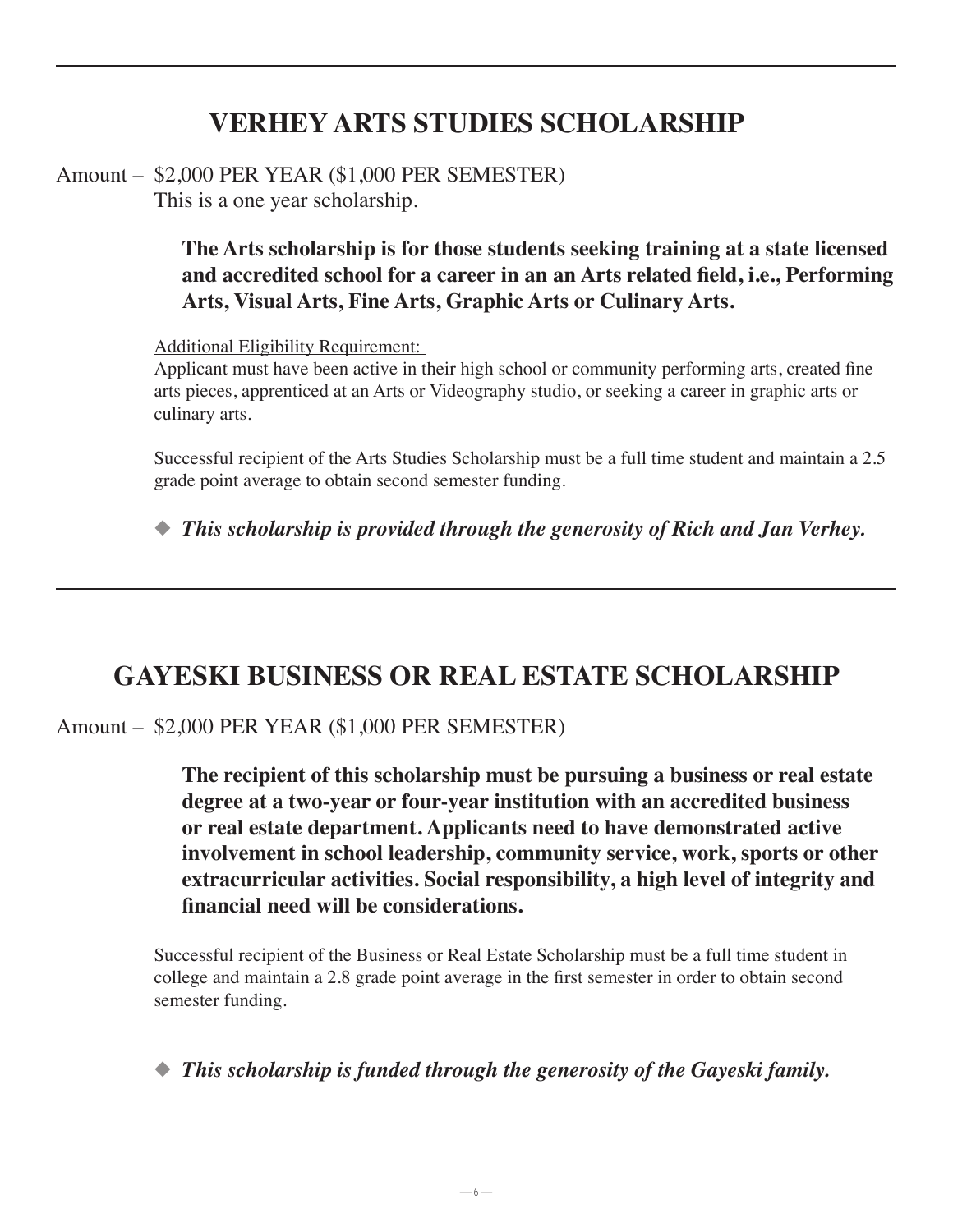### **VRIESMAN FAMILY "HEART TO SERVE" SCHOLARSHIP**

#### Amount – \$3,000 PER YEAR (\$1,500 PER SEMESTER)

This is a first year scholarship with an opportunity to apply for an additional \$1,500 second year scholarship.

**This scholarship is for a graduating senior that has demonstrated a consistent heart for service. Some examples would be volunteering in a nursing home, hospital or school, helping students or athletes with special needs, food banks, or another volunteer commitment. This student seeks to further their high school education in their chosen career at a community college, four-year college or university, or technical school. Applicants need to have an accumulated high school grade point average of at least 2.8 with a solid record of volunteering.**

Additional Eligibility Requirements:

• The recipient must provide a plan for continuing to serve as a volunteer while attending their post-high school educational school.

# **SECOND YEAR VRIESMAN FAMILY "HEART TO SERVE" SCHOLARSHIP**

**To encourage the recipient to have a heart to serve during his/her post-high school education, the first year recipient will be eligible to reapply for second year funding of \$1,500 if she/he has:**

- successfully completed one year of higher learning
- maintained a 2.8 grade point average
- demonstrated his/her dedication to serving others
- fulfilled all reporting requirements

#### ◆ *Funded through the generosity of the Vriesman children in memory of their father, Dar Vriesman, who dedicated his life to serving others.*

*He was a well-respected minister, Rotary chaplain, in addition to a hospital and nursing home administrator. He read weekly to Westminster elementary school children who called him Grampa; served as a 10-year volunteer ambassador at Denver International Airport; supported his church homes in many selfless ways; and encouraged all his grandchildren, including those with special needs. Dar was a Rotarian for 50 years and lived the Rotary motto of "Service Above Self." He valued those who provided service and kindness to others.*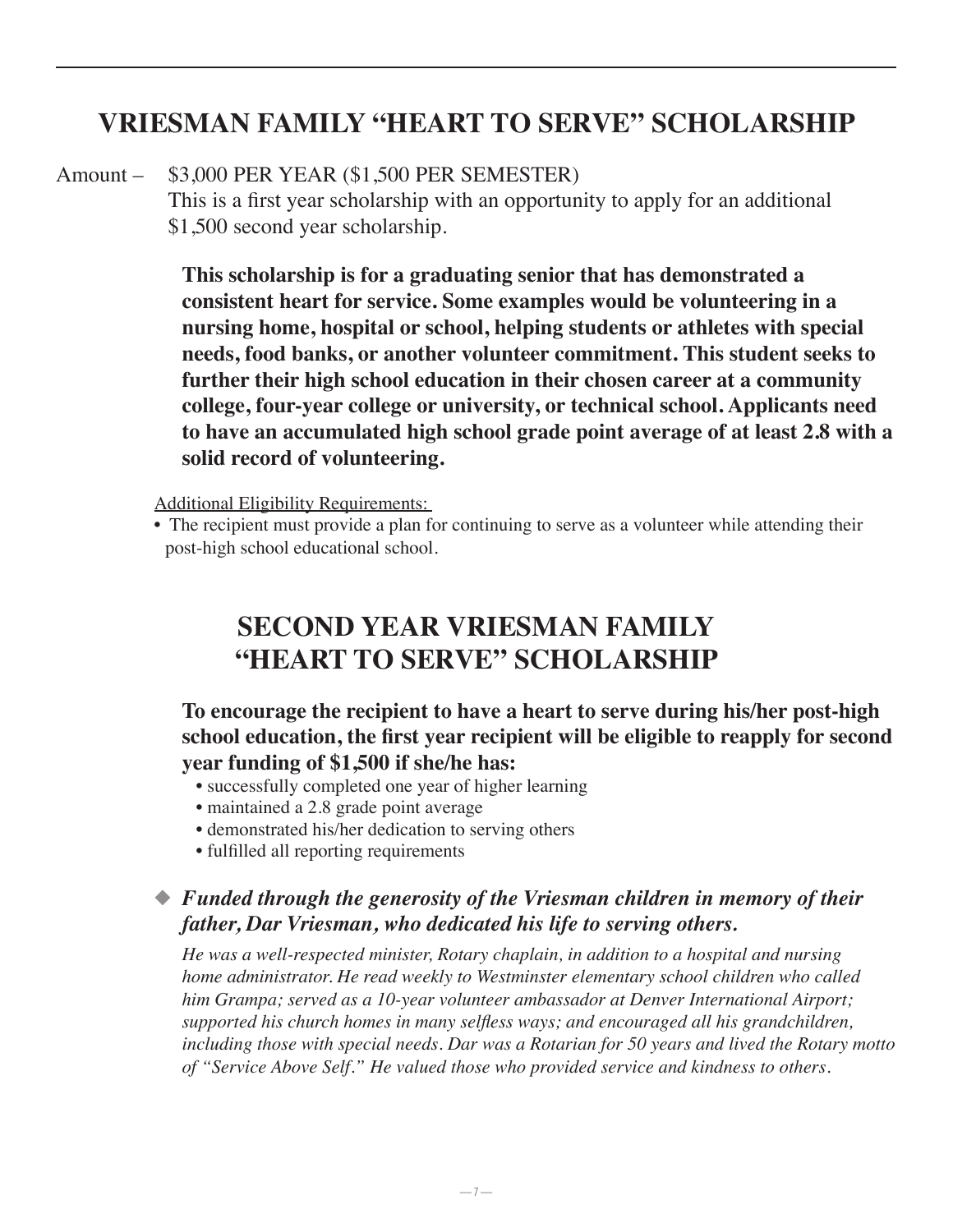### **BENNETT FAMILY MEMORIAL SCHOLARSHIPS**

Quantity  $-2$ 

Amount – \$2,500 PER YEAR (\$1,250 PER SEMESTER)

These are one year scholarships.

**These scholarships are directed at a graduating Senior student who resides within the city limits of Westminster or has graduated from an accredited high school within Westminster Public Schools. Interest in returning to the Westminster area is also a consideration. This is a one year scholarship only. The recipient must be enrolled or accepted at any institution of higher learning including: community colleges, four-year colleges, universities. Motivation to succeed, merit, need, past academic performance, involvement in extracurricular activities, will be primary considerations.**

Successful recipients of the Bennett Family Memorial Scholarships must be a full time student and maintain a passing grade point average to obtain second semester funding.

◆ *These scholarships are made possible through the generosity of the Westminster Rotary Club along with contributions from the Bennett Family to honor the memory of their parents Mary and Jim Bennett.*

*Longtime Westminster residents Mary and Dr. Jim Bennett strongly supported education as a means for new opportunities and a fulfilling life. They were both actively involved in volunteer organizations throughout their many years in Westminster. Whether it was the Westminster Rotary Club or the Hyland Hills Foundation, the Bennetts always found the time to help others. This caring and giving attitude has been passed on to their children who wish to honor the memory of their parents with these scholarships so that those who want to improve their lives through education can have that opportunity.*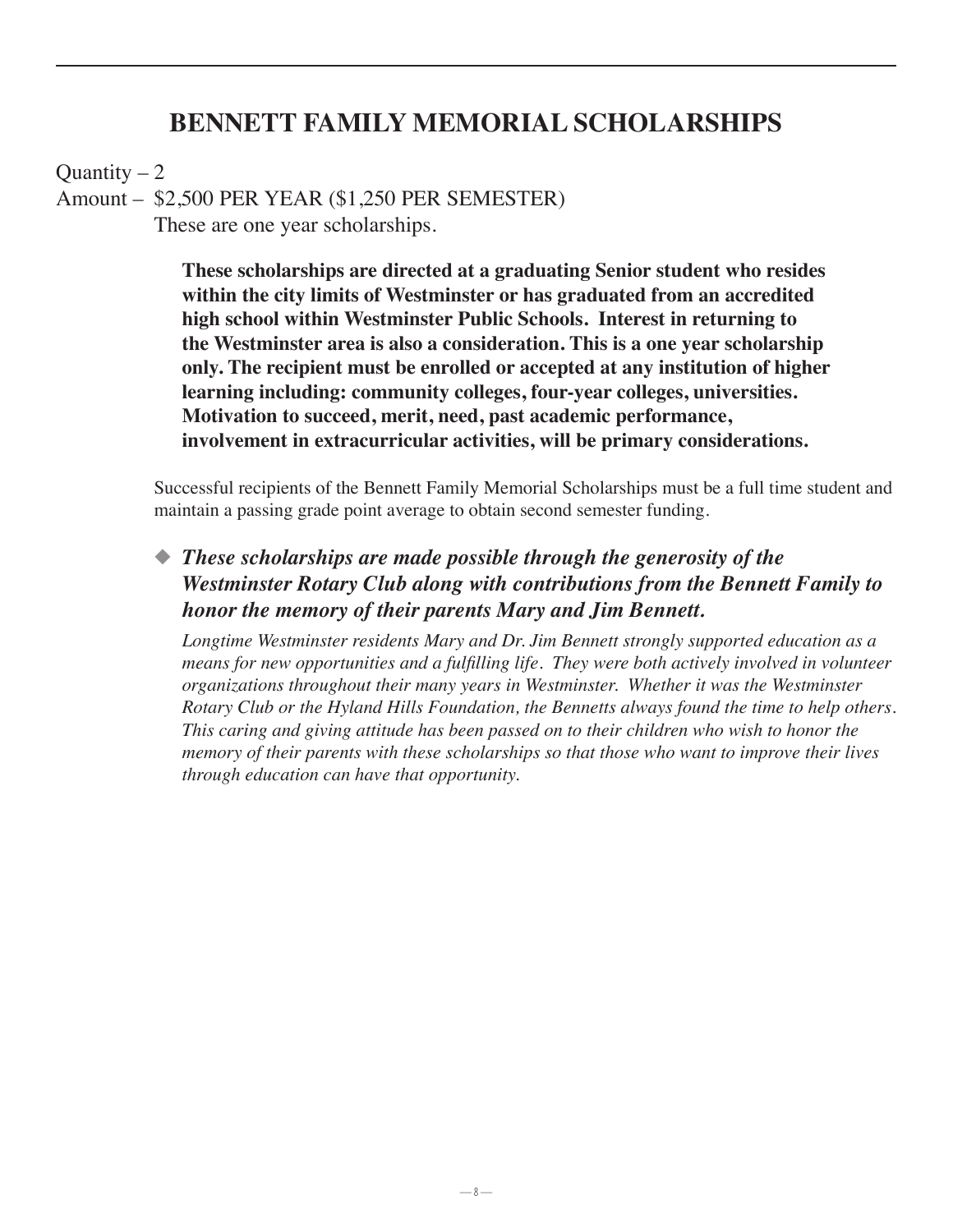# **SCHAEFER ACCOUNTING OR REAL ESTATE SCHOLARSHIP**

Amount – \$2,000 PER YEAR (\$1,000 PER SEMESTER) This is a one year scholarship.

> **The recipient of this scholarship must be seeking a career in business, accounting, or real estate at a two-year or four-year institution with an accredited business or real estate department.**

Additional Eligibility Requirement: Applicants must have been active in their high school DECA or business club.

Successful recipient of the Accounting or Real Estate Scholarship must be a full time student in college and maintain a 3.0 grade point average in the first semester in order to obtain second semester funding.

#### ◆ *This scholarship is funded through the generosity of Ryan and Melissa Schaefer and the Schaefer family honoring long-time Westminster residents Ron and Linda Schaefer.*

### **PAY-IT-FORWARD SCHOLARSHIP**

Amount – \$2,000 PER YEAR (\$1,000 PER SEMESTER) This is a one year scholarship.

### **The recipient of this scholarship will be seeking a degree at a college or university with an outstanding liberal arts curriculum.**

Successful recipient of the Pay-It-Forward Scholarship must be a full time student in college and maintain a 3.0 grade point average in the first semester in order to obtain second semester funding.

◆ *This special scholarship is initiated by Karsten Deuschle, a previous Rotary Club of Westminster Scholarship recipient. A graduate of Arizona State University, Karsten is now a Certified Public Accountant in Denver. Unsolicited, Karsten contributed to the scholarship fund to enhance the program, and Rotary has elected to acknowledge his generosity by providing matching funds for Paying-it-Forward.*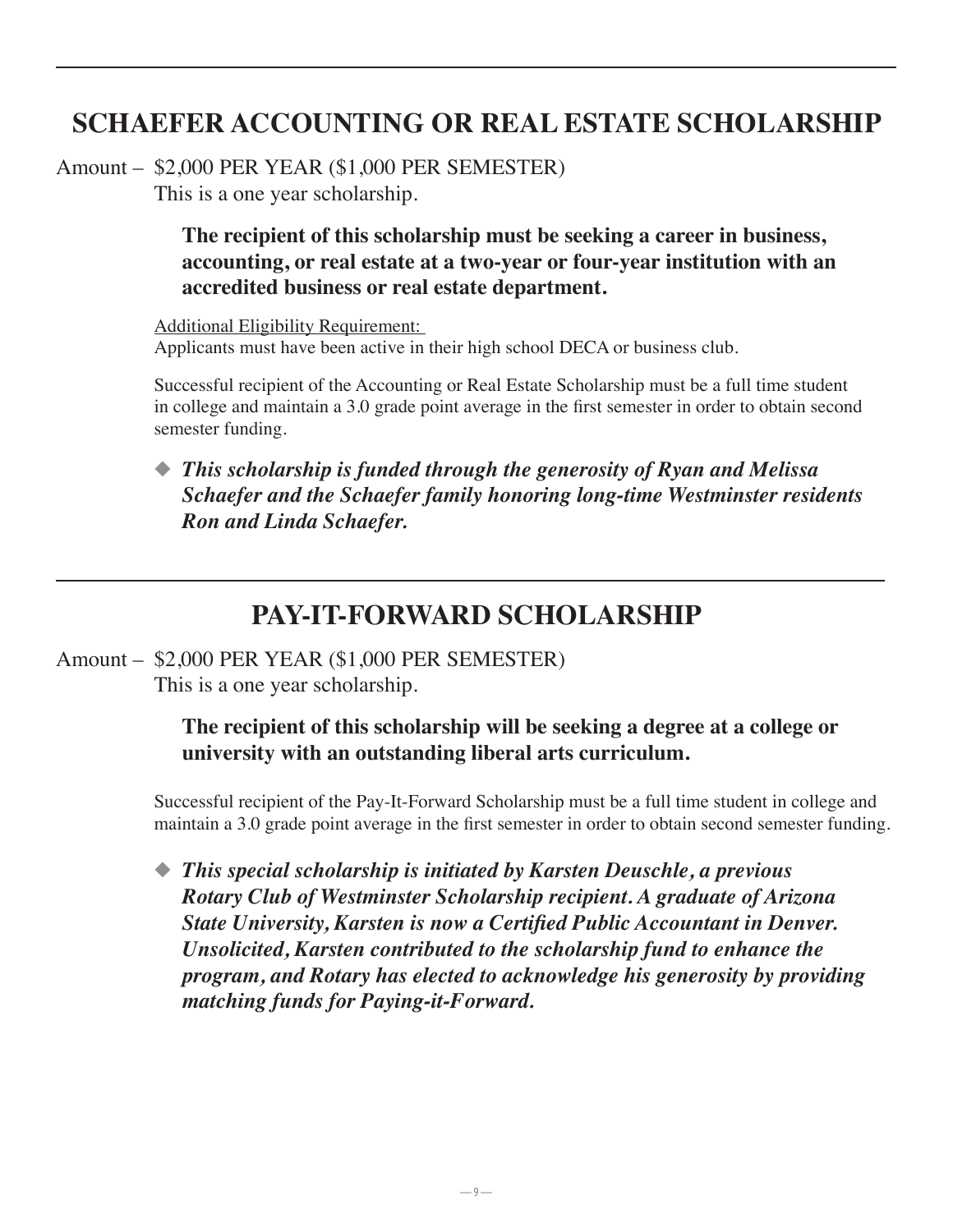# **ARCHER BUSINESS CAREER SCHOLARSHIP**

Amount – \$1,000 PER YEAR (\$500 PER SEMESTER) This is a one year scholarship.

> **This one-year scholarship will be awarded to an applicant who will enroll in an accredited college, university of business school, seeking a degree in business or a business related field.**

Successful recipient of the Business Career Scholarship must be a full time student as outlined above and maintain a passing grade point average to obtain second semester funding.

◆ *Funded through the generosity of Susan and Mike Archer, M.D., in honor of his late mother, Mary Ann Archer, a 50-year Westminster resident who was involved in a myriad of community activities.*

### **TUTTLE VISUAL ARTS AND TECHNOLOGY STUDIES**

Amount – \$2,000 (\$1,000 PER SEMESTER) This is a one year scholarship.

> **This scholarship in Visual Arts and Technology studies is reserved for those students pursuing a career in visual media such as fine arts, applied arts, graphic design, computer graphics, computer aided design and drafting, website design, animation, computer gaming design, and photography. This scholarship can be used for education in an accredited Vo-Tech institute, community college, or four-year university.**

Successful recipient of the Visual Arts and Technology Studies Scholarship must be a full time student and maintain a passing grade point average to obtain second semester funding.

◆ *This Brad Tuttle memorial scholarship is provided through the ongoing generosity of the late Gary Tuttle, a former Rotarian, in memory of his son Brad Tuttle.*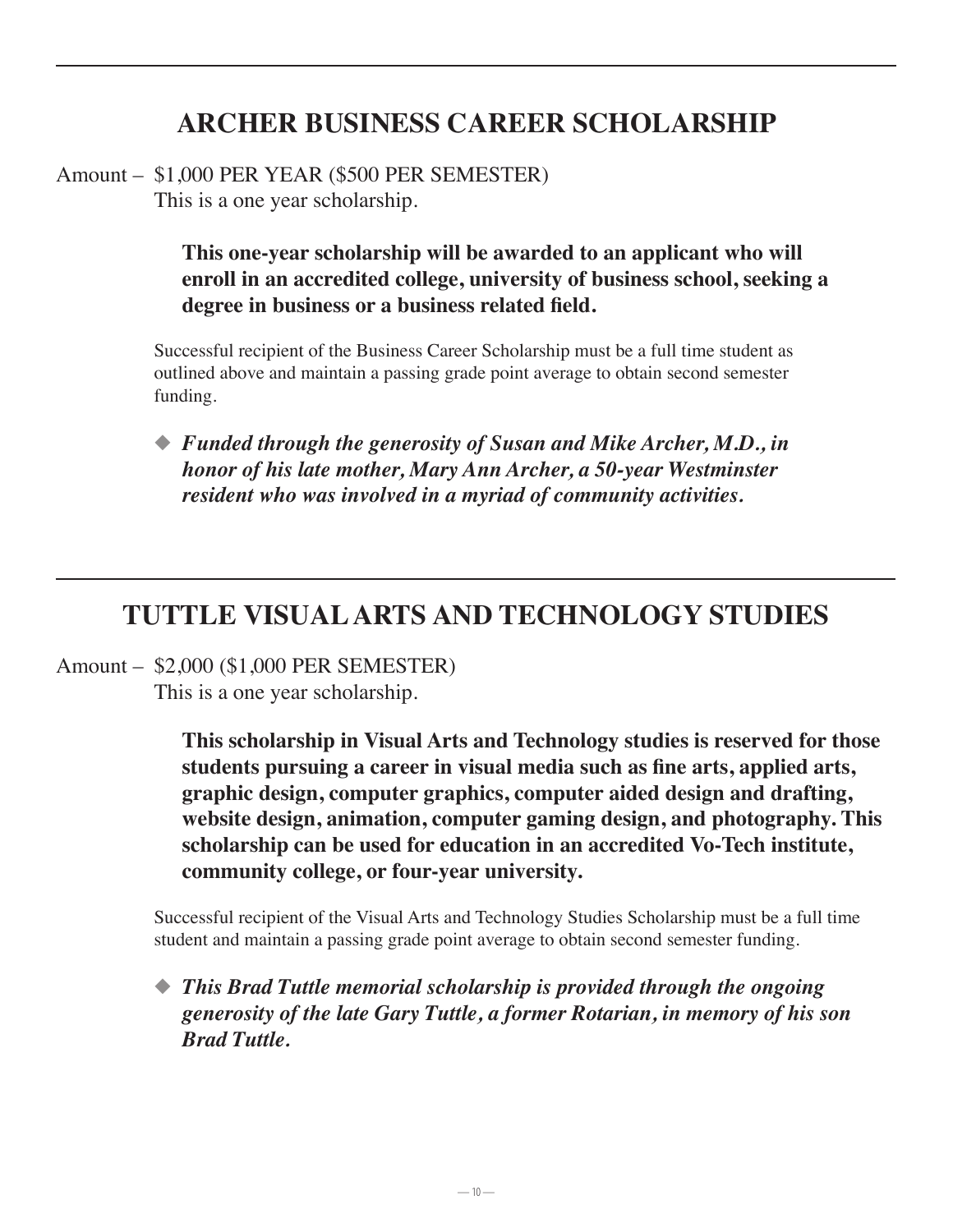# **FLACHMAN JOURNALISM MAJOR SCHOLARSHIP**

Amount – \$2,000 PER YEAR (\$1,000 PER SEMESTER) This is a one year scholarship.

> **The recipient of this scholarship must be seeking a career at a private or public four-year college or university offering an accredited journalism, communications or media major. The pursued degree may be in print journalism (newspaper or magazine), electronic journalism (television/radio) or public relations.**

Additional Eligibility Requirements:

- Applicants must have been active on his or her high school newspapers, and/or literary magazine, or yearbook in an editorial or writing capacity
- Applicants must provide samples of published writing.

Successful recipient must be a full time student in college and maintain a 3.0 grade point average in the first semester in order to obtain second semester funding.

◆ *This scholarship is funded through the generosity of Wilbur E. Flachman, newspaper editor and publisher in the MetroNorth area, 1961-2000, and Dr. Marilyn Flachman, educator for 50 years and 8-year member of Westminster Public Schools Board of Education.*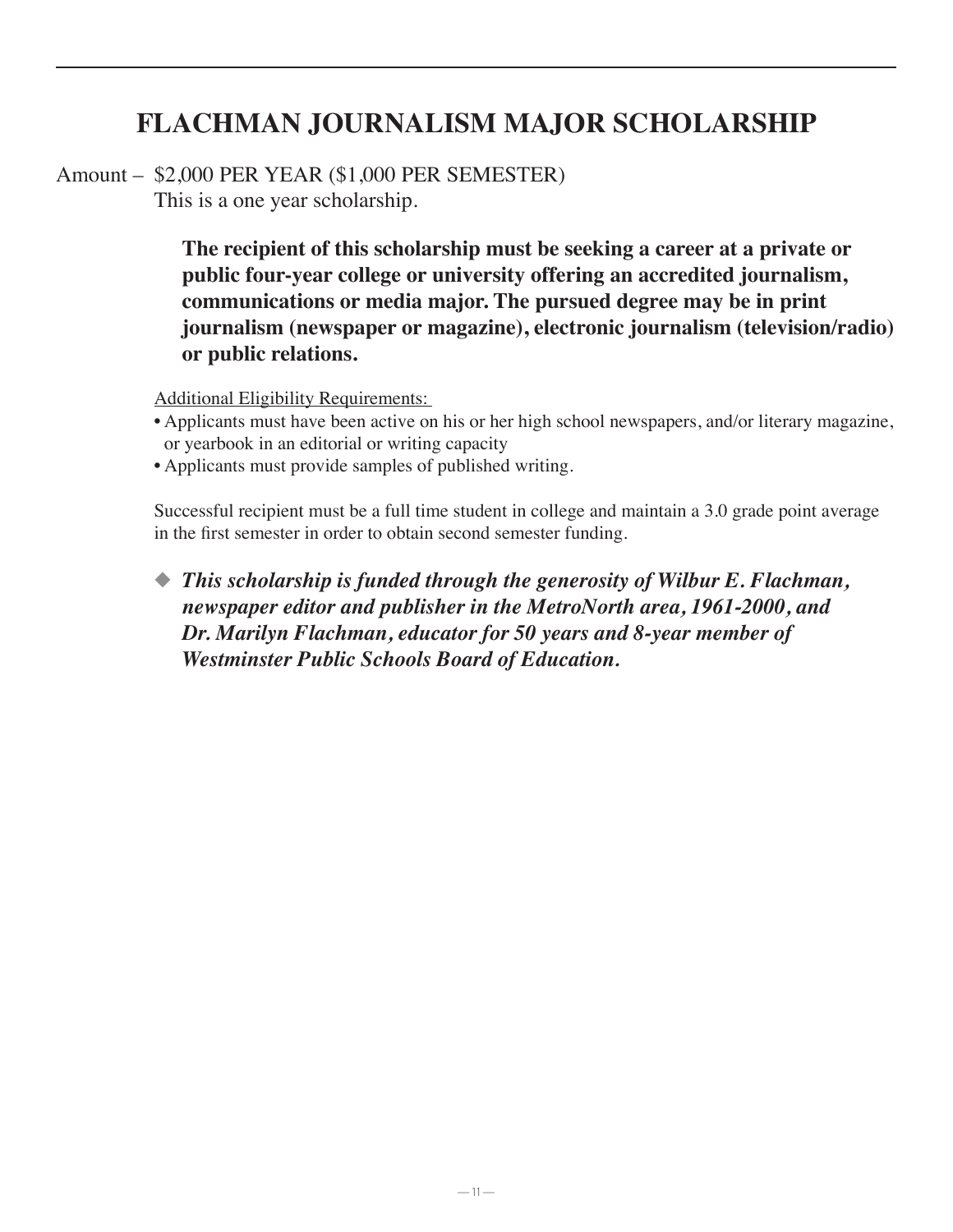## **MIKE SCHAFFNER OPPORTUNITY SCHOLARSHIP**

#### Amount – \$4,000 PER YEAR (\$2,000 PER SEMESTER)

#### **Applicants need to have accumulated a high school grade point average of at least 2.5, which is trumped by a background that predicts a solid work ethic, tenacity and integrity, attributes embodied by Mike Schaffner.**

Successful recipient of the Schaffner Opportunity Scholarship must be a full time student at a post-high school institution and maintain a 2.5 grade point average in the first semester in order to obtain second semester funding.

#### ◆ *Funded by the estate of Myer "Mike" Schaffner, via the generosity of daughter Susan Schaffner, administrator.*

*A charter member of the Rotary Club of Westminster, Mike Schaffner was an active and contributing member for more than fifty years. A respected businessman in Westminster, Mr. Schaffner founded Peerless Tyre Company and developed the firm into a multi-state industry leader.*